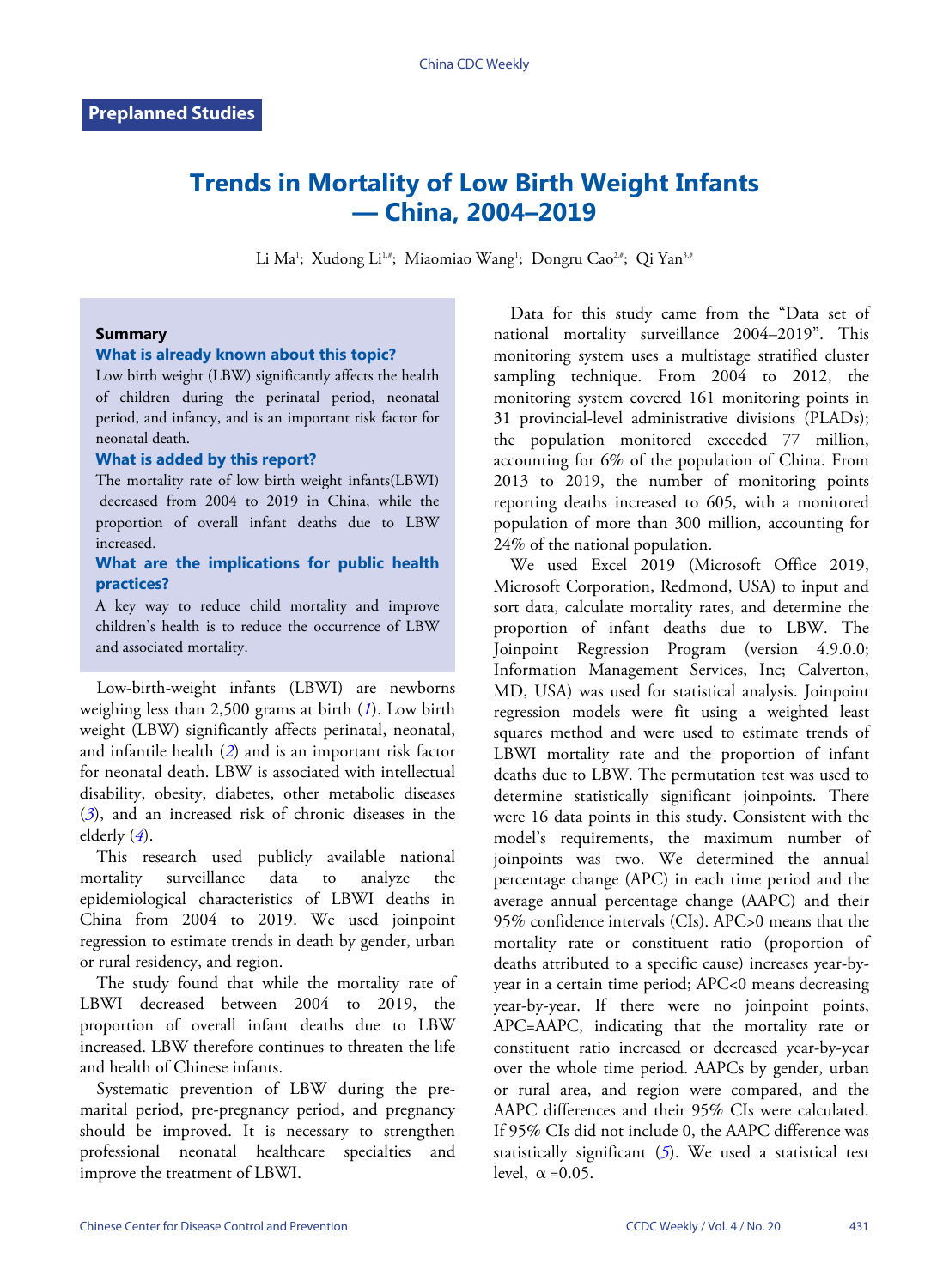Mortality rates, constituent ratios, and trends of LBWI during infancy were calculated by gender, area type, and region. According to the classification method of the National Bureau of Statistics, monitoring points were divided into east, central, and west regions, containing 11, 8, and 12 PLADs, respectively. Counties were in rural areas and districts were in urban areas/cities (*[6](#page-5-5)*). LBW was coded as p05–p07 according to the International Classification of Diseases  $(ICD-10)$ . The mortality rate of LBWI = number of infant deaths due to LBW / total number of infants  $\times$  100,000. The constituent ratio of LBW infant deaths was the percentage of infant deaths due to LBW and was defined as the number of infant deaths due to LBW / total number of infant deaths  $\times$ 100%.

From 2004 to 2019, the mortality rate of LBWI during infancy decreased from 97.66/100,000 to 26.75/100,000 ([Figure 1](#page-2-0)), with a statistically significant AAPC of  $-8.5\%$  (95% CI:  $-11.0\%$  to –5.9%). Mortality rates by gender, urban or rural area, and region all decreased significantly. The rural area mortality rate APC was  $-13.8\%$  ( $-17.5\%$  to  $-9.9\%$ ) in 2012–2019, a more rapid decline than the  $-5.1\%$ (–8.5% to –1.6%) mortality rate APC in 2004–2012 ([Table 1](#page-3-0)). Other than in 2004, the mortality rate of LBWI of boys was consistently higher than that of girls ([Figure 1](#page-2-0)).

From 2004 to 2019, the percent of deaths due to LBW among infants increased from 8.5% to 11.12%, with a statistically significant AAPC of 1.4% (95% CI: 0.0% to 2.7%) ([Table 2](#page-3-1), [Figure 2\)](#page-4-0). In 2019, the percentages of infant deaths due to LBW in the eastern, central, and western regions were 11.87%, 11.35%, and 10.25%, respectively, with the largest increase in the western region, from 6.11% to 10.25% ([Figure 2](#page-4-0)). From 2004 to 2019, the AAPCs of infant deaths due to LBW were 3.0% (95% CI: 1.5% to 4.5%) in the western region, 2.3% (95% CI: –0.1% to 4.8%) in the central region, and  $-0.1\%$  (95% CI:  $-1.2\%$  to 0.9%) in the eastern region. There was a statistically significant difference in AAPC between the east and west (*P*<0.05) [\(Table 2](#page-3-1)).

# **DISCUSSION**

LBW is an important cause of infant deaths that threatens the life and health of infants. Based on the analyses of causes of death from 2004 to 2019, we found that mortality rates of LBWI decreased overall, and by gender, urban or rural area, and region. Our findings were similar to another study (*[7](#page-5-6)*), and may be due in part to many special maternal and child health projects for pregnant women and newborns implemented by the government of China. These projects include a neonatal resuscitation project and a rural maternal hospital delivery subsidy that improved maternal and child healthcare and newborn resuscitation practices, leading to a reduction in LBWI mortality.

The infant mortality rate in rural areas decreased faster after 2012 than it did before 2012. This may be related to accelerating implementation of the "China Children's Development Program (2011–2020)", which increased funding for maternal and child health in rural and remote areas (*[8](#page-5-7)*) and expanded basic coverage of the new rural cooperative system after 2010 (*[9](#page-5-8)*). The Ministry of Health and three other governmental departments pointed out that beginning in 2012, newborns were automatically eligible for the new rural cooperative medical treatment program (*[10](#page-5-9)*), effectively increasing the accessibility of basic health services for LBWI in rural areas.

The infant mortality rate of boys was higher than that of girls, which was consistent with existing research (*[7](#page-5-6)*). Biological factors were a determining factor of sex differences in infant mortality. According to a study, girls are likely to have an innate survival advantage, leading to a lower infant mortality rate compared to boys (*[11](#page-5-10)*).

The percent of infant deaths due to LBW increased during the study period, indicating that LBW still affects the life and health of Chinese infants. This may be related to a relatively insufficient investment in medical and healthcare for LBWI (*[12](#page-5-11)*), as infant mortality from causes other than LBW declined faster than infant mortality due to LBW. Currently, LBW is the most common cause of infant death in China (*[13](#page-5-12)*). A key to reducing child mortality and improving children's health is to reduce the mortality of LBWI. From 2004 to 2019, the percent of infant deaths due to LBW increased faster in the western region than in the eastern region, suggesting that the western region should focus on LBW prevention and clinical care improvement in the future.

Our study was subject to at least two limitations. The data were extracted from a publicly available cause of death monitoring data system in China. The monitoring system was integrated and expanded in 2013. There may be omissions in reporting data at various monitoring points, especially the expanded monitoring points, so that the mortality of LBWI may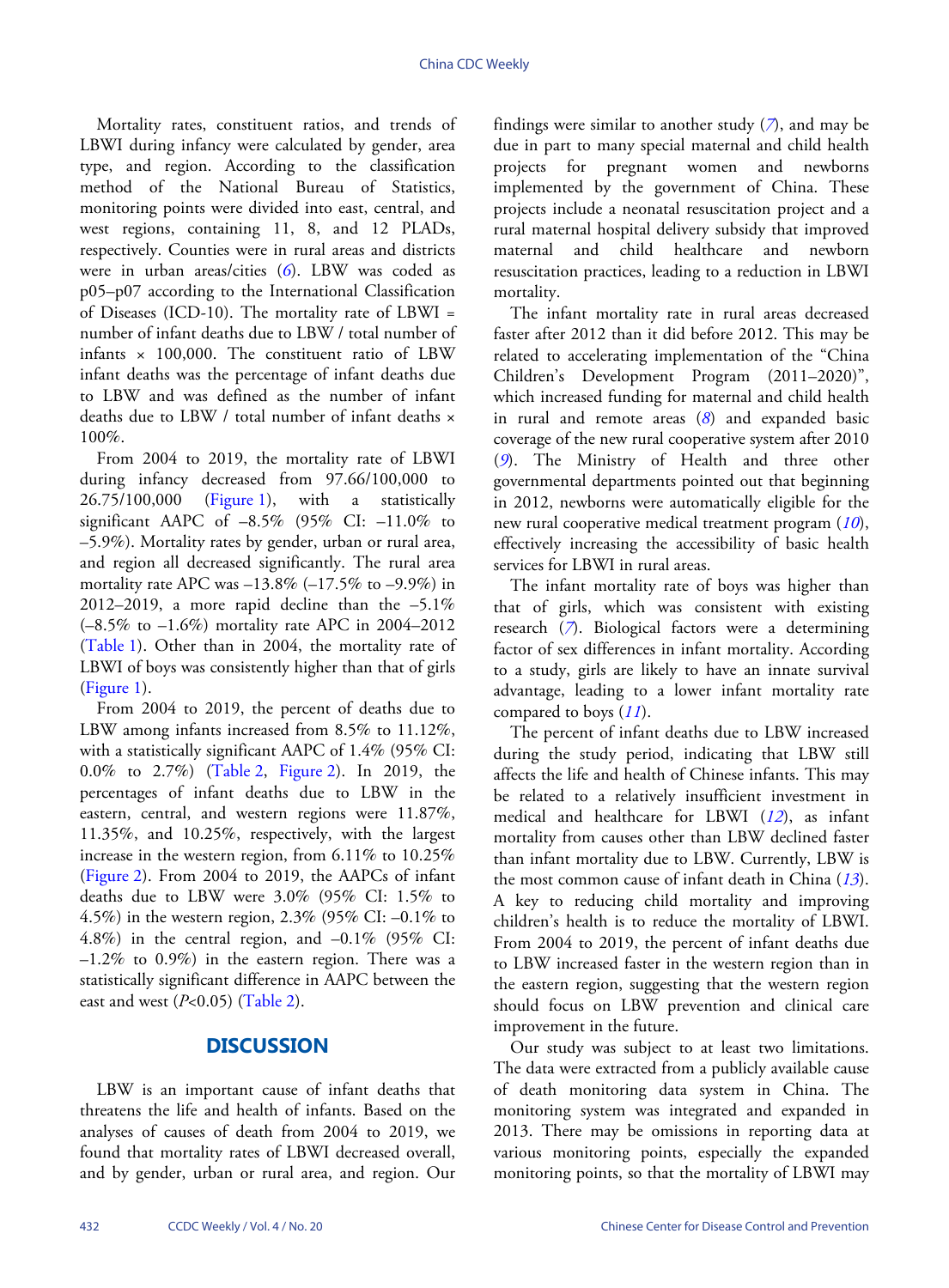<span id="page-2-0"></span>

FIGURE 1. Mortality rates of low-birth-weight infants by (A) gender, (B) urban or rural area, and (C) region in China from 2004 to 2019 (1/100,000).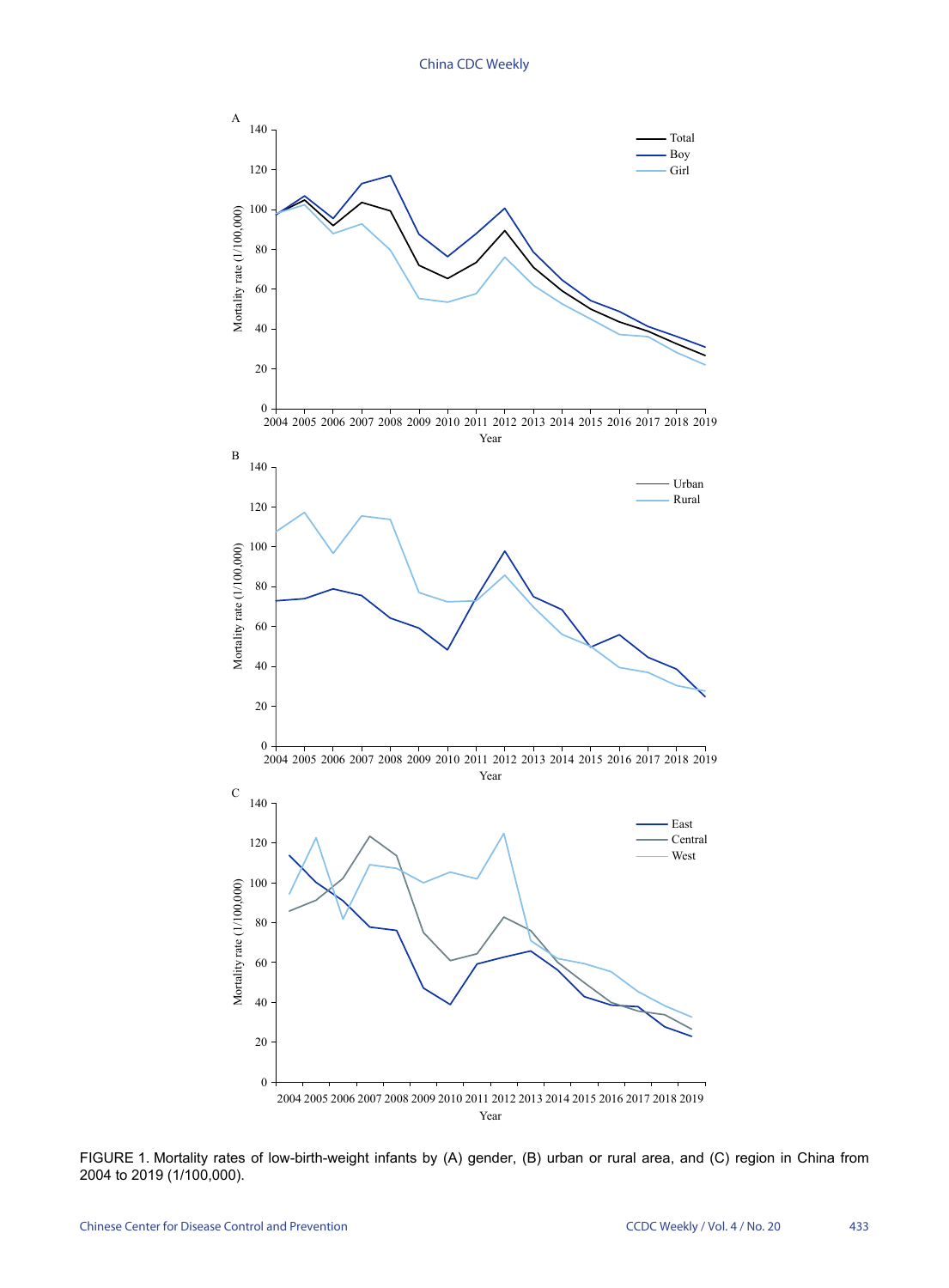| <b>Dimension</b> | Trend 1   |                                                                        | Trend 2 |                                                                                                                                                                                                                                                                                                       | Trend 3 |              | <b>AAPC</b>                                                       | <b>AAPC difference</b>                                                           |
|------------------|-----------|------------------------------------------------------------------------|---------|-------------------------------------------------------------------------------------------------------------------------------------------------------------------------------------------------------------------------------------------------------------------------------------------------------|---------|--------------|-------------------------------------------------------------------|----------------------------------------------------------------------------------|
|                  | Year      | APC (95% CI)   Year  APC (95% CI)                                      |         |                                                                                                                                                                                                                                                                                                       | Year    | APC (95% CI) | (95% CI)                                                          | (95% CI)                                                                         |
| Total            | 2004-2013 | $-4.2$<br>(-7.3 to -1.0)* 2013-2019 (-19.7 to -9.3)*                   |         |                                                                                                                                                                                                                                                                                                       |         |              | $-8.5$<br>$(-11.0 \text{ to } -5.9)^*$                            |                                                                                  |
| Gender           |           |                                                                        |         |                                                                                                                                                                                                                                                                                                       |         |              |                                                                   |                                                                                  |
| Boy              |           |                                                                        |         | 2004-2012 $^{-2.0}$<br>$(-5.2 \text{ to } 1.3)$ 2012-2019 $^{-14.2}$<br>$(-17.6 \text{ to } -10.6)^*$                                                                                                                                                                                                 |         |              | $-7.9$                                                            |                                                                                  |
| Girl             |           |                                                                        |         | 2004-2012<br>$(2004-2012$ $(-5.2 \text{ to } 1.3)$<br>$(2004-2010)$ $(2013-2010)$ $(-10.3 \text{ to } -5.2)^*$<br>$(2004-2010)$ $(-15.3 \text{ to } -5.0)^*$<br>$(2010-2013)$ $(-25.4 \text{ to } 47.1)$<br>$(-25.4 \text{ to } 47.1)$<br>$(2013-2019)$ $(-20.7 \text{ to } -11.1)^*$ $(-15.5 \text{$ |         |              |                                                                   |                                                                                  |
| Area type        |           |                                                                        |         |                                                                                                                                                                                                                                                                                                       |         |              |                                                                   |                                                                                  |
| Urban            | 2004-2014 | 0.0 -16.4<br>(-4.5 to 4.8) 2014-2019 (-26.8 to -4.5)*                  |         |                                                                                                                                                                                                                                                                                                       |         |              | $-5.8$<br>$(-10.2 \text{ to } -1.1)^*$ 3.5                        |                                                                                  |
| Rural            |           | $2004 - 2012$ $-5.1$ $-1.6$ $+ 2012 - 2019$ $-17.5$ to $-9.9$ $+ 13.8$ |         |                                                                                                                                                                                                                                                                                                       |         |              | $(-11.5 \text{ to } -7.0)^*$                                      | $-9.3$ $(-1.6 \text{ to } 8.6)$                                                  |
| Region           |           |                                                                        |         |                                                                                                                                                                                                                                                                                                       |         |              |                                                                   |                                                                                  |
| East             |           |                                                                        |         | 2004-2010 <sup>-15.1</sup> <sup>-15.1</sup> <sup>-16.2</sup> -16.2 <sup>-16.2</sup> -10.4 <sup>-15.1</sup> (-19.8 to -10.2) <sup>*</sup> <sup>2010-2013</sup> (-18.2 to 59.4) <sup>2013-2019</sup> (-20.8 to -11.4) <sup>*</sup> (-15.8 to -4.6) <sup>*</sup> (-11.2 to 3.7) <sup>†</sup>             |         |              |                                                                   |                                                                                  |
| Central          | 2004-2007 | 10.8 $-10.6$<br>(-15.0 to 44.5) 2007-2019 $(-13.3 \text{ to } -7.7)^*$ |         |                                                                                                                                                                                                                                                                                                       |         |              | $-6.6$<br>$(-11.4 \text{ to } -1.6)^*$ $(-4.6 \text{ to } 6.2)^8$ | 0.8                                                                              |
| West             | 2004-2012 | $-0.1$<br>$(-3.5 \text{ to } 3.4)$                                     |         | $-15.2$<br>-2012-2019 (-18.7 to -11.5)*                                                                                                                                                                                                                                                               |         |              |                                                                   | $-7.5$ $-2.9$<br>$(-9.7 \text{ to } -5.2)^*$ $(-9.0 \text{ to } 3.1)^{\text{T}}$ |

<span id="page-3-0"></span>TABLE 1. Trends in mortality of low-birth-weight infants by gender, urban or rural area, and region in China from 2004 to 2019 (%).

Abbreviations: APC=annual percentage change; AAPC=average annual percentage change; CI=Confidence interval. \* *P*<0.05.

<sup>†</sup> the AAPC in the eastern region is compared with that in the central region.

§ the AAPC in the central region is compared with that in the western region.

¶ the AAPC in the eastern region is compared with that in the western region.

<span id="page-3-1"></span>TABLE 2. Trends in percentages of infant deaths due to low birth weight (constituent ratios) by gender, urban or rural area, and region in China from 2004 to 2019 (%).

|                  |           | Trend 1                 |           | Trend 2                         |                              | <b>AAPC difference</b><br>(95% CI)    |  |
|------------------|-----------|-------------------------|-----------|---------------------------------|------------------------------|---------------------------------------|--|
| <b>Dimension</b> | Year      | APC (95% CI)            | Year      | APC (95% CI)                    | AAPC (95% CI)                |                                       |  |
| Total            | 2004-2012 | 5.7 (3.7 to 7.8)*       | 2012-2019 | $-3.4$ (-5.7 to $-1.1$ )*       | 1.4 (0.0 to $2.7$ )*         |                                       |  |
| Gender           |           |                         |           |                                 |                              |                                       |  |
| Boy              | 2004-2012 | 6.3 (3.8 to $9.0$ )*    | 2012-2019 | $-4.2$ ( $-7.1$ to $-1.3$ )*    | $1.3$ (-0.5 to 3.0)          |                                       |  |
| Girl             | 2004-2013 | 4.5 (2.7 to 6.4)*       | 2013-2019 | $-3.3$ (-6.4 to -0.1)*          | 1.3 $(-0.2$ to 2.8)          | $-0.0$ ( $-2.3$ to 2.3)               |  |
| Area type        |           |                         |           |                                 |                              |                                       |  |
| Urban            | 2004-2012 | 7.5 (4.3 to $10.8$ )*   | 2012-2019 | $-5.3$ (-8.7 to $-1.7$ )*       | $1.3(-0.8 \text{ to } 3.5)$  |                                       |  |
| Rural            | 2004-2013 | 4.6 (2.5 to 6.6)*       | 2013-2019 | $-3.9(-7.3 \text{ to } -0.3)^*$ | 1.1 $(-0.6 \text{ to } 2.8)$ | $0.2$ (-2.5 to 2.9)                   |  |
| Region           |           |                         |           |                                 |                              |                                       |  |
| East             | 2004-2019 | $-0.1$ ( $-1.2$ to 0.9) |           |                                 | $-0.1$ ( $-1.2$ to 0.9)      | $-2.5$ (-5.1 to 0.2) <sup>†</sup>     |  |
| Central          | 2004-2008 | 18.0 (8.2 to 28.6)*     | 2008-2019 | $-2.9$ (-4.6 to $-1.1$ )*       | $2.3$ (-0.1 to 4.8)          | $-0.7$ (-3.6 to 2.2) <sup>§</sup>     |  |
| West             | 2004-2012 | 8.4 (6.1 to 10.7)*      | 2012-2019 | $-2.8$ (-5.3 to $-0.3$ )*       | $3.0$ (1.5 to 4.5)*          | $-3.1$ (-4.9 to $-1.3$ ) <sup>*</sup> |  |

Abbreviations: APC=annual change percentage; AAPC=average annual change percentage; CI=confidence interval.

\* *P*<0.05.

† the AAPC in the eastern region is compared with that in the central region.

§ the AAPC in the central region is compared with that in the western region.

¶ the AAPC in the eastern region is compared with that in the western region.

be underestimated. We could not obtain individual level data, and therefore could not determine the risk factors of LBW. Further targeted research is needed.

A LBW prevention and control system covering premarital and pre-pregnancy periods, pregnancy, and newborn and infant care is recommended to be

implemented to reduce the occurrence of LBW and its associated death. Health policies that increase investment in the prevention of LBW and improvement in LBWI healthcare should be promoted, especially in the western region of China. Research should actively explore the etiologies of LBW. The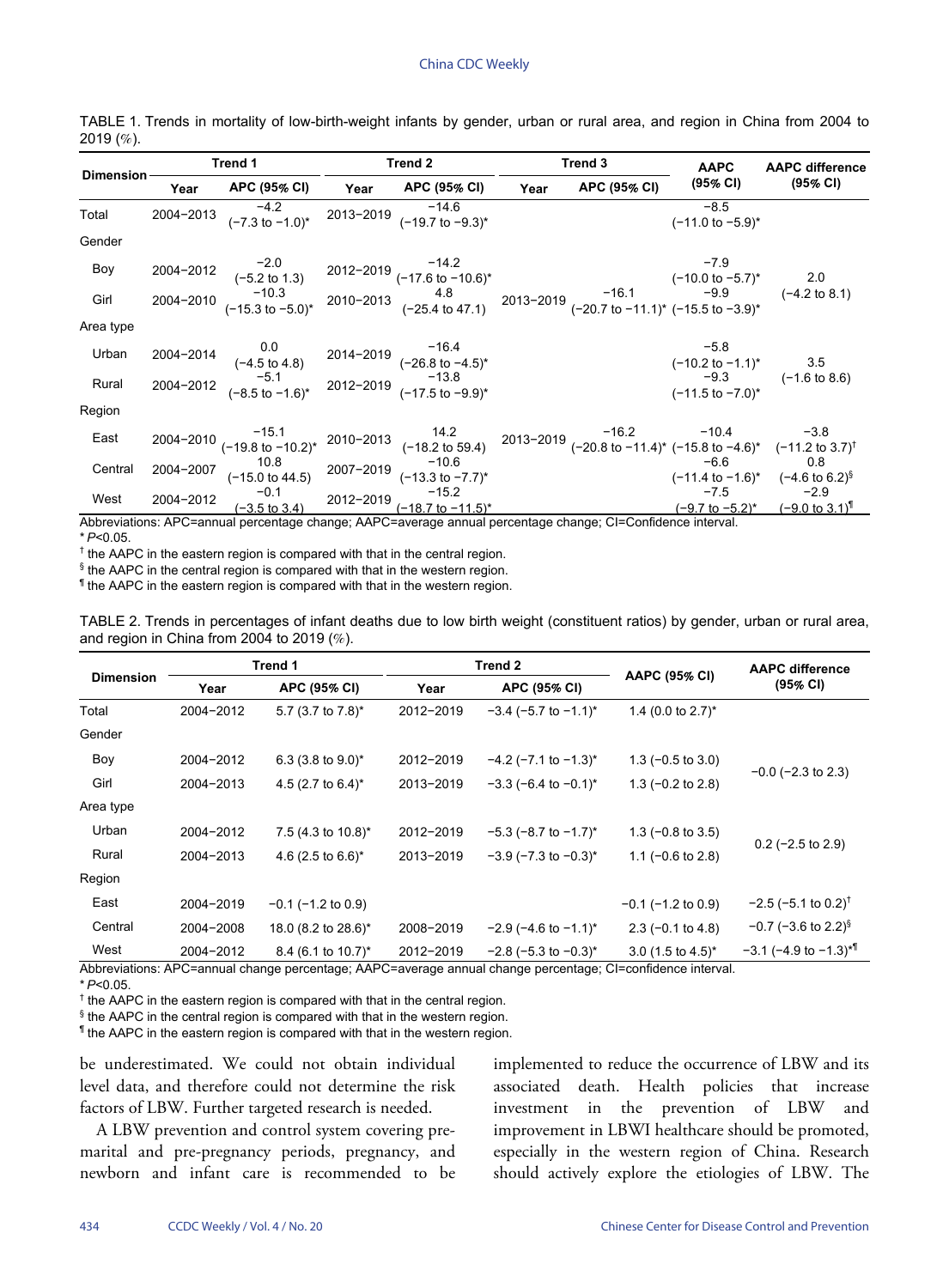<span id="page-4-0"></span>

FIGURE 2. Percentages of infant deaths due to low birth weight (constituent ratios) in China from 2004 to 2019 by gender (A), urban or rural area (B), and region (C).